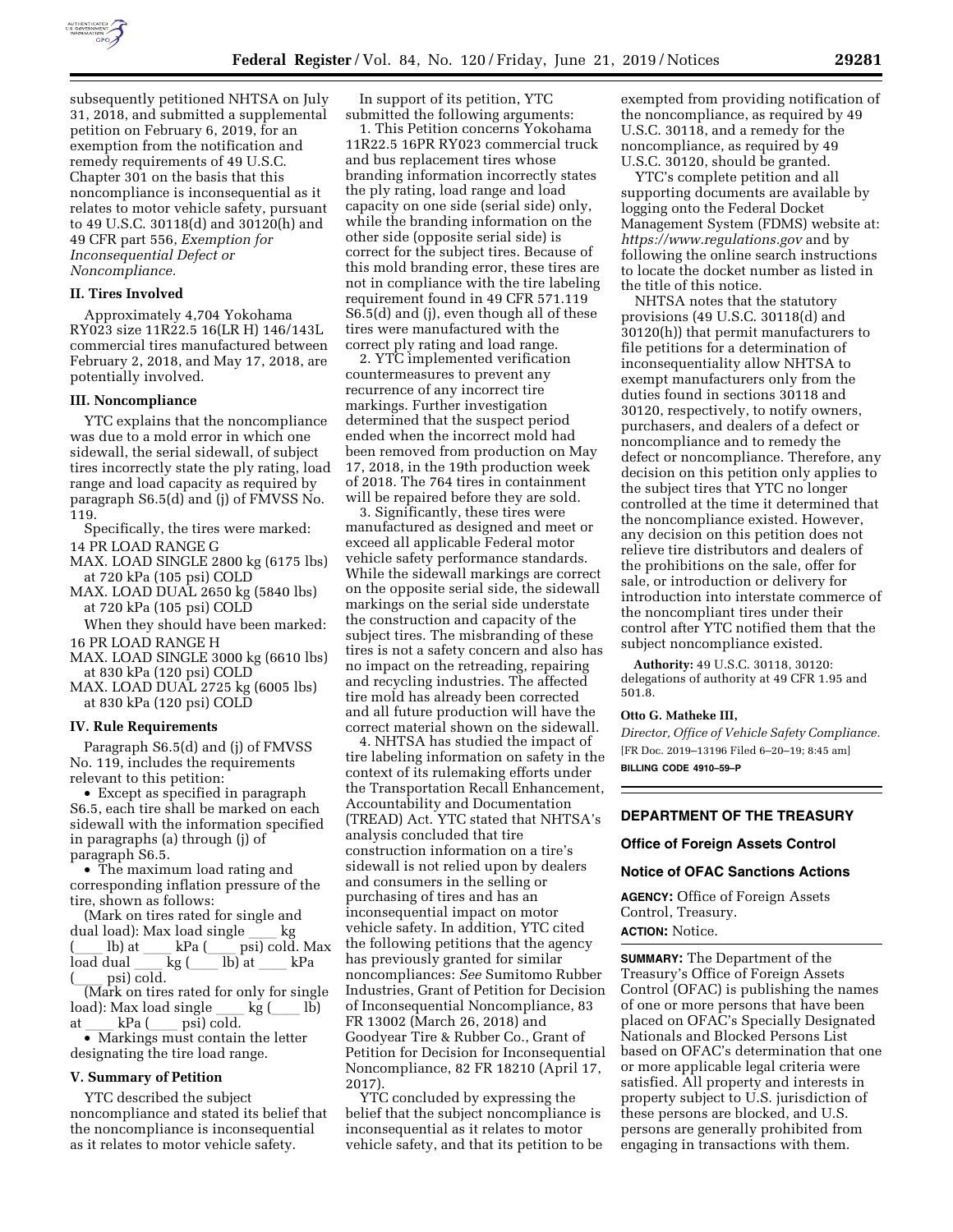# **DATES:** See **SUPPLEMENTARY INFORMATION SECTION.**

#### **FOR FURTHER INFORMATION CONTACT:**

*OFAC:* Associate Director for Global Targeting, tel.: 202–622–2420; Assistant Director for Sanctions Compliance & Evaluation, tel.: 202–622–2490; Assistant Director for Licensing, tel.: 202–622–2480; Assistant Director for Regulatory Affairs, tel. 202–622–4855; or the Department of the Treasury's Office of the General Counsel: Office of the Chief Counsel (Foreign Assets Control), tel.: 202–622–2410.

# **SUPPLEMENTARY INFORMATION:**

## **Electronic Availability**

The Specially Designated Nationals and Blocked Persons List and additional information concerning OFAC sanctions programs are available on OFAC's website (*<https://www.treasury.gov/ofac>*).

### **Notice of OFAC Action(s)**

On June 11, 2019, OFAC determined that the property and interests in property subject to U.S. jurisdiction of the following persons are blocked under the relevant sanctions authorities listed below.

### *Individuals*

1. FOZ, Samer (a.k.a. AL–FOUZ, Samer; a.k.a. FAWAZ, Samer; a.k.a. FAWZ, Samir; a.k.a. FOUZ, Samer; a.k.a. FOZ, Samer Zuhair; a.k.a. FOZ, Samir), Meadows 2, Street 3, Villa 5, Dubai, United Arab Emirates; DOB 20 May 1973; POB Latakia, Syria; nationality Syria; alt. nationality Turkey; alt. nationality Saint Kitts and Nevis; citizen Saint Kitts and Nevis; Gender Male; National ID No. 784197341865828 (Syria) (individual) [SYRIA].

Designated pursuant to section 1(b)(iii) of Executive Order 13573 of May 18, 2011, ''Blocking Property of Senior Officials of the Government of Syria'' (E.O. 13573) for having materially assisted, sponsored, or provided financial, material, or technological support for, or goods or services in support of, Bashar AL– ASSAD, a person whose property and interests in property are blocked pursuant to E.O. 13573.

Also designated pursuant to section 1(b)(i) of Executive Order 13582 of August 17, 2011, ''Blocking Property of the Government of Syria and Prohibiting Certain Transactions With Respect to Syria'' (E.O. 13582) for having materially assisted, sponsored, or provided financial, material, or technological support for, or goods or services in support of, the GOVERNMENT OF SYRIA, a person whose property and interests in

property are blocked pursuant to E.O. 13582.

2. FOZ, Amer (a.k.a. FOZ, Amer Zuhair); DOB 11 Mar 1976; POB Homs, Syria; Gender Male; Passport O6O1O274747 (Syria) (individual) [SYRIA] (Linked To: ASM INTERNATIONAL TRADING LLC).

Designated pursuant to section 1(b)(iv) of E.O. 13573 for having acted or purported to act for or on behalf of, directly or indirectly, ASM INTERNATIONAL TRADING, LLC, an entity whose property and interests in property are blocked pursuant to E.O. 13573.

Also designated pursuant to section 1(b)(ii) of E.O. 13582 for having acted or purported to act for or on behalf of, directly or indirectly, ASM INTERNATIONAL TRADING, LLC, an entity whose property and interests in property are blocked pursuant to E.O. 13582.

3. FOZ, Husen (a.k.a. FOZ, Hasan; a.k.a. FOZ, Hosn Zuhair; a.k.a. FOZ, Hoson; a.k.a. FOZ, Housen; a.k.a. FOZ, Hussen), Meadows 1, Street 13, Villa 38, Dubai, United Arab Emirates; Adawai Area Rawdet Aleman Bld, 1st Floor, Damascus City, Syria; DOB 25 May 1981; POB Lattakia, Syria; nationality Syria; alt. nationality Saint Kitts and Nevis; citizen Turkey; alt. citizen Syria; Gender Female; Passport U08527769 (Turkey); alt. Passport RE0027450 (Syria); National ID No. 06010274768 (Syria) (individual) [SYRIA] (Linked To: ASM INTERNATIONAL TRADING LLC).

Designated pursuant to section 1(b)(iv) of E.O. 13573 for having acted or purported to act for or on behalf of, directly or indirectly, ASM INTERNATIONAL TRADING, LLC, an entity whose property and interests in property are blocked pursuant to E.O. 13573.

Also designated pursuant to section 1(b)(ii) of E.O. 13582 for having acted or purported to act for or on behalf of, directly or indirectly, ASM INTERNATIONAL TRADING, LLC, an entity whose property and interests in property are blocked pursuant to E.O. 13582.

### *Entities*

1. AL–MOHAIMEN FOR TRANSPORTING & CONTRACTING (a.k.a. AL MOHAIMEN FOR TRANSPORTATION AND CONTRACTING; a.k.a. AL–MOHAIMEN FOR TRANSPORTING AND CONTRACTING), Lattakia, Syria [SYRIA] (Linked To: AMAN HOLDING COMPANY).

Designated pursuant to section 1(b)(iv) of E.O. 13573 for being owned or controlled by, directly or indirectly, AMAN HOLDING COMPANY, an entity whose property and

interests in property are blocked pursuant to E.O. 13573.

Also designated pursuant to section 1(b)(ii) of E.O. 13582 for being owned or controlled by, directly or indirectly, AMAN HOLDING COMPANY, an entity whose property and interests in property are blocked pursuant to E.O. 13582.

2. AMAN DAMASCUS JOINT STOCK COMPANY (a.k.a. AMAN DAMASCUS JSC), Damascus, Syria [SYRIA] (Linked To: AMAN HOLDING COMPANY).

Designated pursuant to section 1(b)(iv) of E.O. 13573 for being owned or controlled by, directly or indirectly, AMAN HOLDING COMPANY, an entity whose property and interests in property are blocked pursuant to E.O. 13573.

Also designated pursuant to section 1(b)(ii) of E.O. 13582 for being owned or controlled by, directly or indirectly, AMAN HOLDING COMPANY, an entity whose property and interests in property are blocked pursuant to E.O. 13582.

3. AMAN HOLDING COMPANY (a.k.a. AMAN GROUP; a.k.a. AMAN HOLDING GROUP; a.k.a. AMAN HOLDING PRIVATE JSC), Al Shurafa Building Aman Group, Al Moutanabi Street, Lattika, Syria [SYRIA] (Linked To: FOZ, Samer).

Designated pursuant to section 1(b)(iv) of E.O. 13573 for being owned or controlled by, directly or indirectly, Samer FOZ, a person whose property and interests in property are blocked pursuant to E.O. 13573.

Also designated pursuant to section 1(b)(ii) of E.O. 13582 for being owned or controlled by, directly or indirectly, Samer FOZ, a person whose property and interests in property are blocked pursuant to E.O. 13582.

4. ASM INTERNATIONAL TRADING, LLC (a.k.a. ASM INTERNATIONAL GENERAL TRADING COMPANY; a.k.a. ASM INTERNATIONAL GENERAL TRADING LLC), Jumeirah Lake Tower, Cluster 1, Platinum Tower, Office 2405, P.O. Box 36102, Dubai, United Arab Emirates [SYRIA] (Linked To: FOZ, Samer).

Designated pursuant to section 1(b)(iv) of E.O. 13573 for being owned or controlled by, directly or indirectly, Samer FOZ, a person whose property and interests in property are blocked pursuant to E.O. 13573.

Also, designated pursuant to section 1(b)(ii) of E.O. 13582 for being owned or controlled by, directly or indirectly, Samer FOZ, a person whose property and interests in property are blocked pursuant to E.O. 13582.

5. BS COMPANY OFFSHORE (a.k.a. B S COMPANY; a.k.a. B.S. COMPANY OFFSHORE; a.k.a. BS COMPANY SAL OFFSHORE), Salame Building, Beit Mery, Lebanon [SYRIA].

Designated pursuant to section 1(b)(i) of E.O. 13582 for having materially assisted, sponsored, or provided financial, material, or technological support for, or goods or services in support of, BANIAS REFINERY COMPANY, an entity identified as meeting the definition of the GOVERNMENT OF SYRIA as set forth in section 8(d) of E.O. 13582 and section 542.305 of the Syrian Sanctions Regulations, 31 CFR part 542.

6. FOUR SEASONS DAMASCUS (a.k.a. DAMASCUS FOUR SEASONS; a.k.a. FOUR